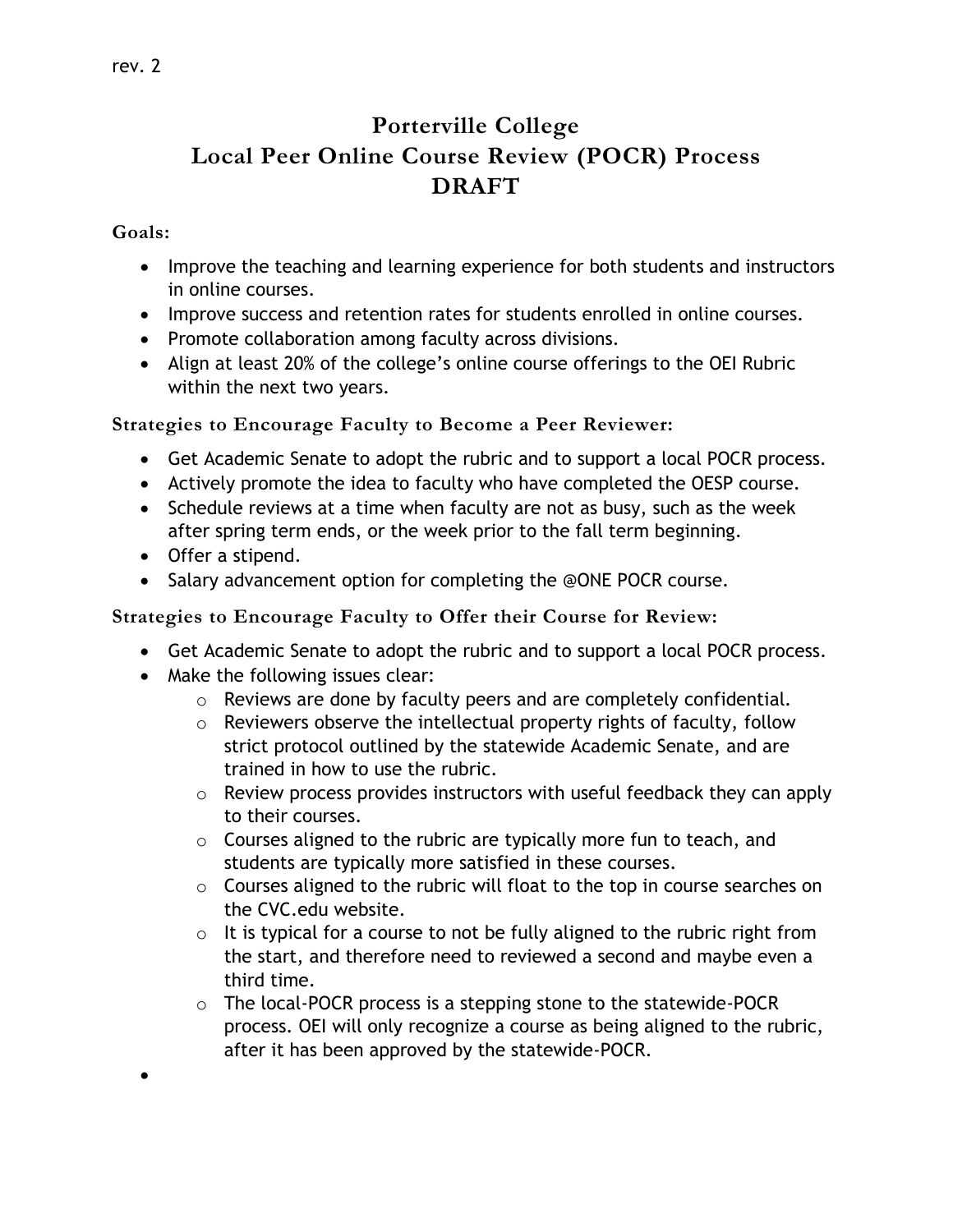- The local POCR process is a good way to prepare, in a low stakes way, for formal course evaluations.
- Accolades Courses that get officially aligned to the OEI Rubric by the statewide-POCR process will be highlighted by the college in some way. (Details still to be worked out)

## **Review Process**

- 1. Each review will be conducted by 2-3 primary reviewers, in addition to a specialist who will review Section D (accessibility).
- 2. Reviewers and instructor of course being reviewed read and sign an MOU that:
	- a. States the voluntary nature of the review process.
	- b. Outlines the confidentiality requirements of reviewers.
	- c. Affirms the intellectual property protections for the course being reviewed.
	- d. Prohibits reviewers from making changes to the course.
	- e. Urges the instructor of the course being reviewed to follow through with suggestions for changes to the course by the deadline given.
	- f. Explains that upon passing local review, courses will be sent to a statewide reviewing body for final rubric alignment confirmation.
- 3. The Canvas admin will make a copy of the course to be reviewed, and add the reviewers to the course with the role of "teacher".
- 4. The reviewers will use the [CVC-OEI Online Course Design Rubric,](https://onlinenetworkofeducators.org/course-design-academy/online-course-rubric/) to perform individual reviews.
- 5. Upon completion of individual reviews, the reviewing team will meet to norm their reviews, and create a master review.
- 6. The team will:
	- a. Email the master review to the instructor
	- b. Include suggestions for where to get assistance in aligning any nonaligned elements.
	- c. Include instructions on how to re-submit the course for follow-up review. The resubmission must be done within 2-weeks from the date of the emailed master review. (Note: The reviewing team may choose to offer an extended deadline, but are not required to do so.)
- 7. To resubmit for follow up review, the instructor sends an email to the same person who sent them the master review.
- 8. When a course is resubmitted for review, the reviewing team will meet to rereview the course
- 9. Repeat steps 6, 7, and 8 until the course fully aligns to the rubric.
- 10.Once the reviewing team has confirmed that a course is fully aligned to the rubric, the team will notify the College's POCR Lead (currently-Sarah Phinney)
- 11.After receiving confirmation of three courses being aligned to the rubric, the POCR Lead will submit those three courses to @ONE's POCR team. The @ONE POCR team will provide the college with feedback.